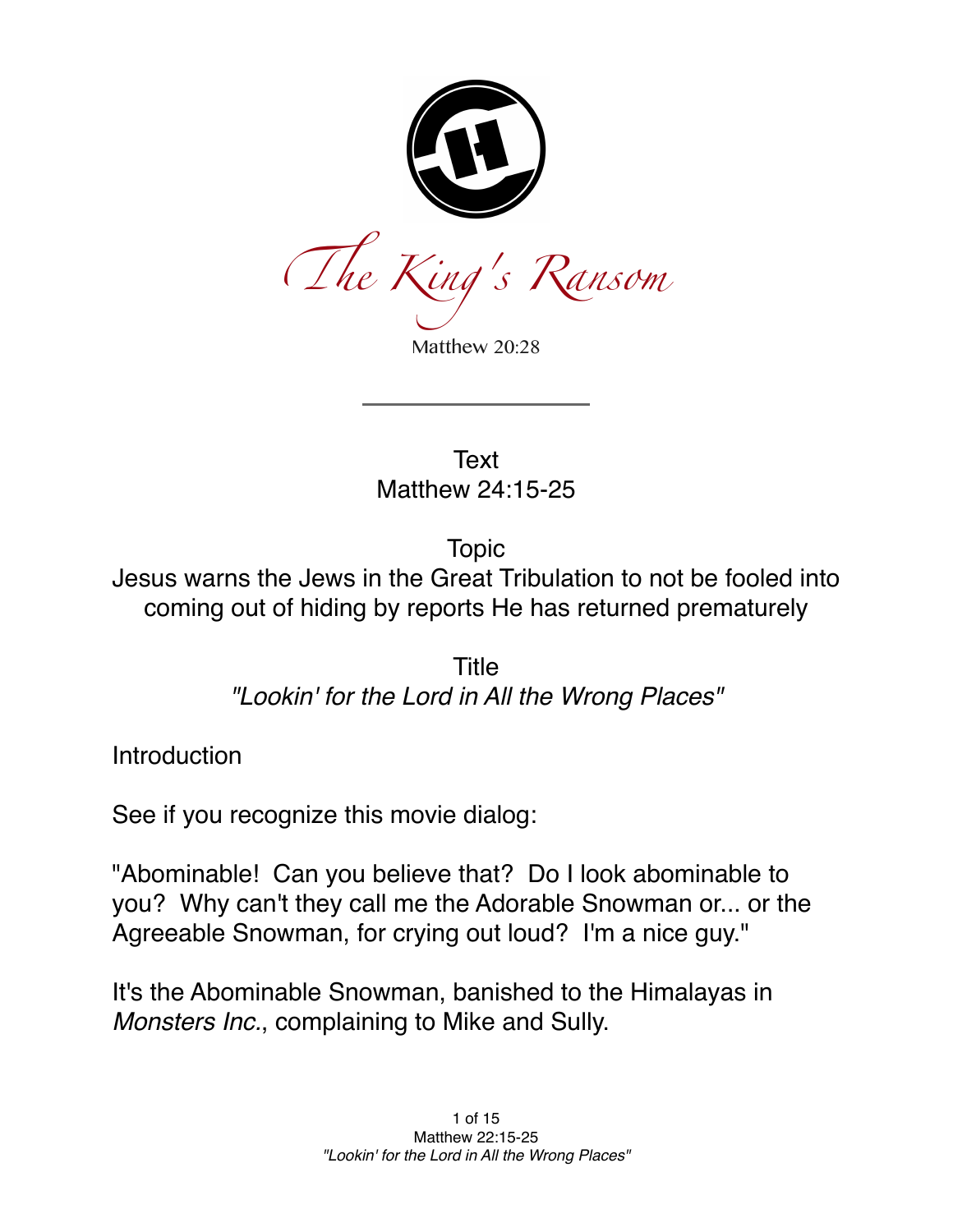I don't know about you, but "abominable" isn't a word I much use; and, when I hear it, I always associate it with the legendary Yeti.

Our text speaks, not of "abominable," but of an *abomination*:

Mat 24:15   "Therefore when you see the **'ABOMINATION OF DESOLATION,'** spoken of by Daniel the prophet, standing in the holy place" (whoever reads, let him understand),

Not a phrase we use everyday, either. Neither did the followers of Jesus use it every day - **but they all knew immediately what He meant from their history and their reading of the Book of Daniel.**

We're going to see exactly what is "the abomination of desolation," and show how it is the pivotal statement in this chapter for understanding everything else The Lord says.

Additionally, as interested as we may be in end times prophecy for its own sake, we also want to find insight for living our own lives, right now.

I'll organize my thoughts around two points: #1 Look Closely At What The Lord Is Showing You, and #2 Listen Carefully To What The Lord Is Saying To You.

#1 Look Closely At What The Lord Is Showing You (v15)

Let's get right into "the abomination of desolation."

This term is found three times in the book of Daniel (9:27; 11:31; 12:11).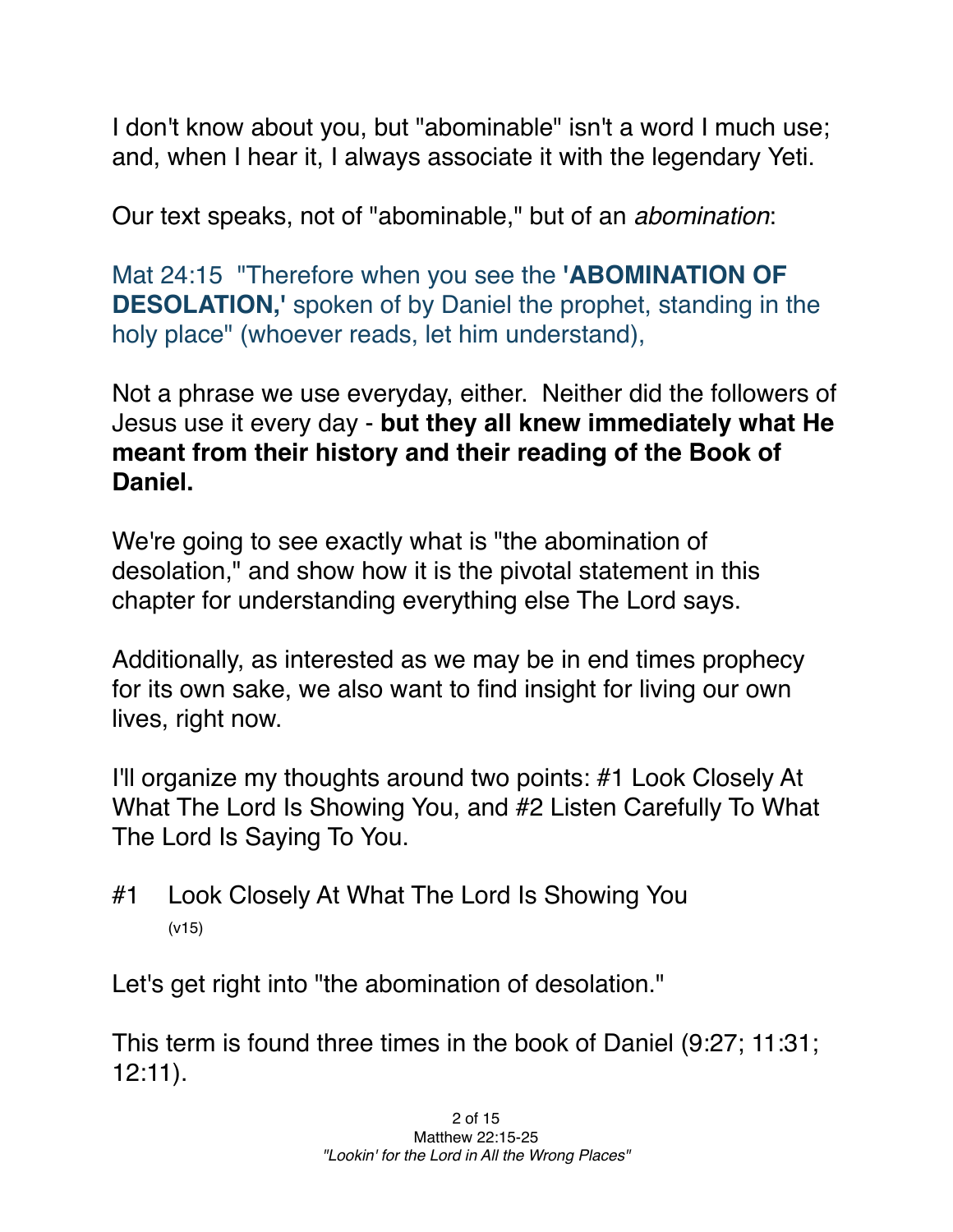Its definition is found in Daniel 11:31 in the prophecy written by Daniel concerning a Syrian ruler, Antiochus Epiphanes, who reigned over Syria from 175-164BC, about four hundred years after Daniel wrote.

In his prophecy, Daniel predicted, "And forces shall be mustered by him, and they shall defile the sanctuary fortress; then they shall take away the daily sacrifices, and place there **the abomination of desolation**." (11:31).

This was fulfilled in history, so there's no doubt as to what Daniel meant. Antiochus Epiphanes was a great persecutor of the people of Israel, as recorded in the apocryphal books of First and Second Maccabees. In attempting to stamp out the Jewish religion, he murdered thousands of Jews, including women and children, and desecrated the Temple of Israel, which precipitated the Maccabean revolt.

Antiochus, in attempting to stop the Temple sacrifices, offered a sow, an unclean animal, on the altar, to render the Jewish Temple abominable to the Jews. According to First Maccabees 1:54, "Now on the fifteenth day of Chislev, in the one hundred forty-fifth year, they erected a desolating sacrilege on the altar of burnt offering." A statue of a Greek god was installed in the Temple. For a time, the sacrifices of the Jews were stopped, and the Temple was left desolate.

Jesus predicted that the action of Antiochus in stopping the sacrifices, desecrating the Temple, and setting up an idol in the Temple, is going to be repeated in the future.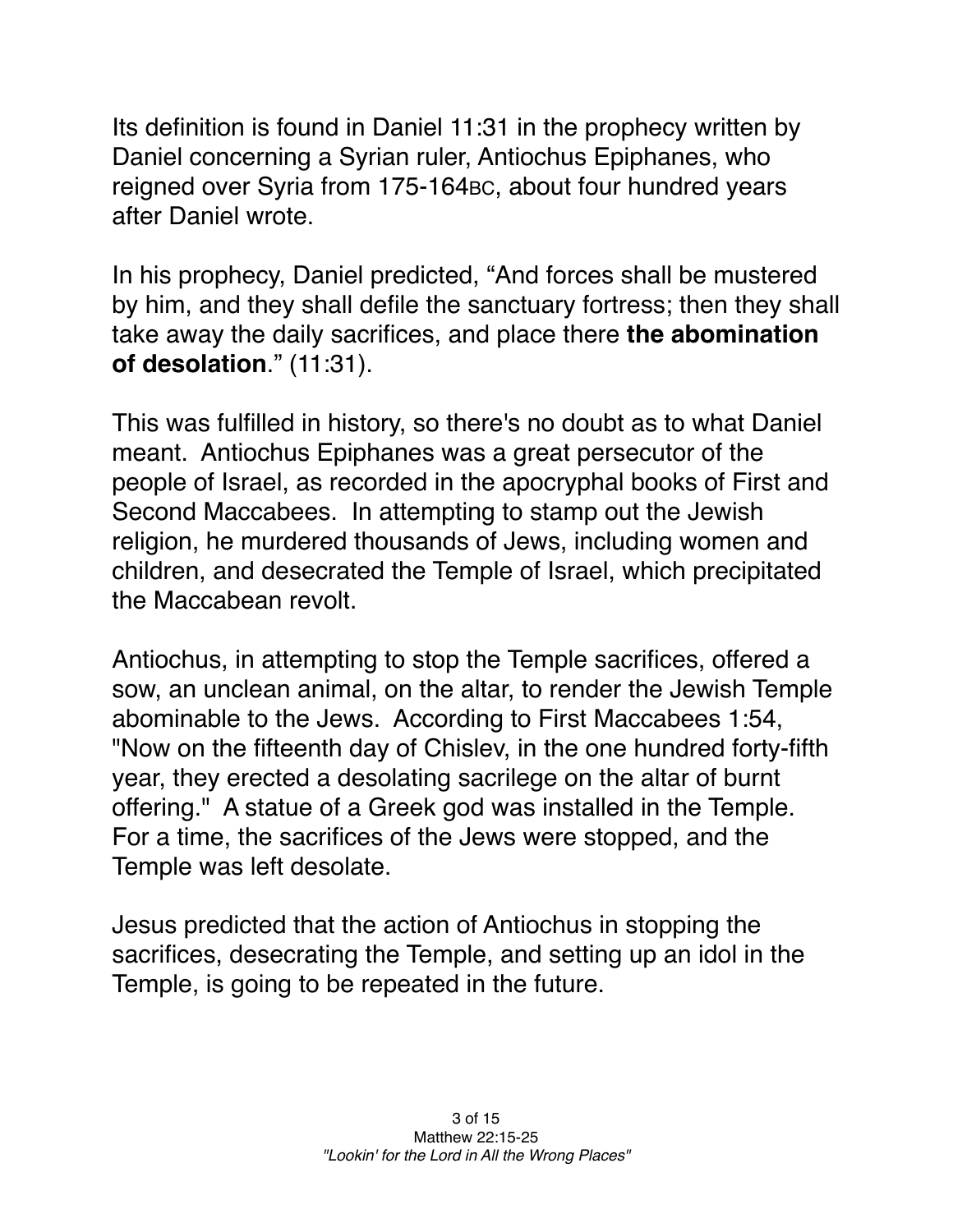This future abomination is described in Daniel 9:27: "Then he shall confirm a covenant with many [Israel] for one week [literally, one "seven,' meaning for seven years]; But in the middle of the week He shall bring an end to sacrifice and offering. And on the wing of abominations shall be one who makes desolate, Even until the consummation, which is determined, Is poured out on the desolate."

The prediction is that a future leader will do just what Antiochus did in the second century BC. This future leader is the antichrist.

Further light is cast on this in Daniel 12:11, where it states, "And from the time that the daily sacrifice is taken away, and the abomination of desolation is set up, there shall be one thousand two hundred and ninety days," or approximately three-and-a-halfyears preceding the second coming of Christ.

- The New Testament, in Second Thessalonians 2:4, describes the same period, with the leader setting himself up as God in the Temple.
- Revelation 13:14-15 also records that an image of the leader will be set up in the Temple.

It may seem clear to you that these events Jesus was referring to are all in the future. However, in the past decade or so there has been a resurgence among Christians in the popularity of what is called *preterism*.

The term *preterism* comes from the Latin *praeter*, which is a prefix denoting that something is "past" or "beyond."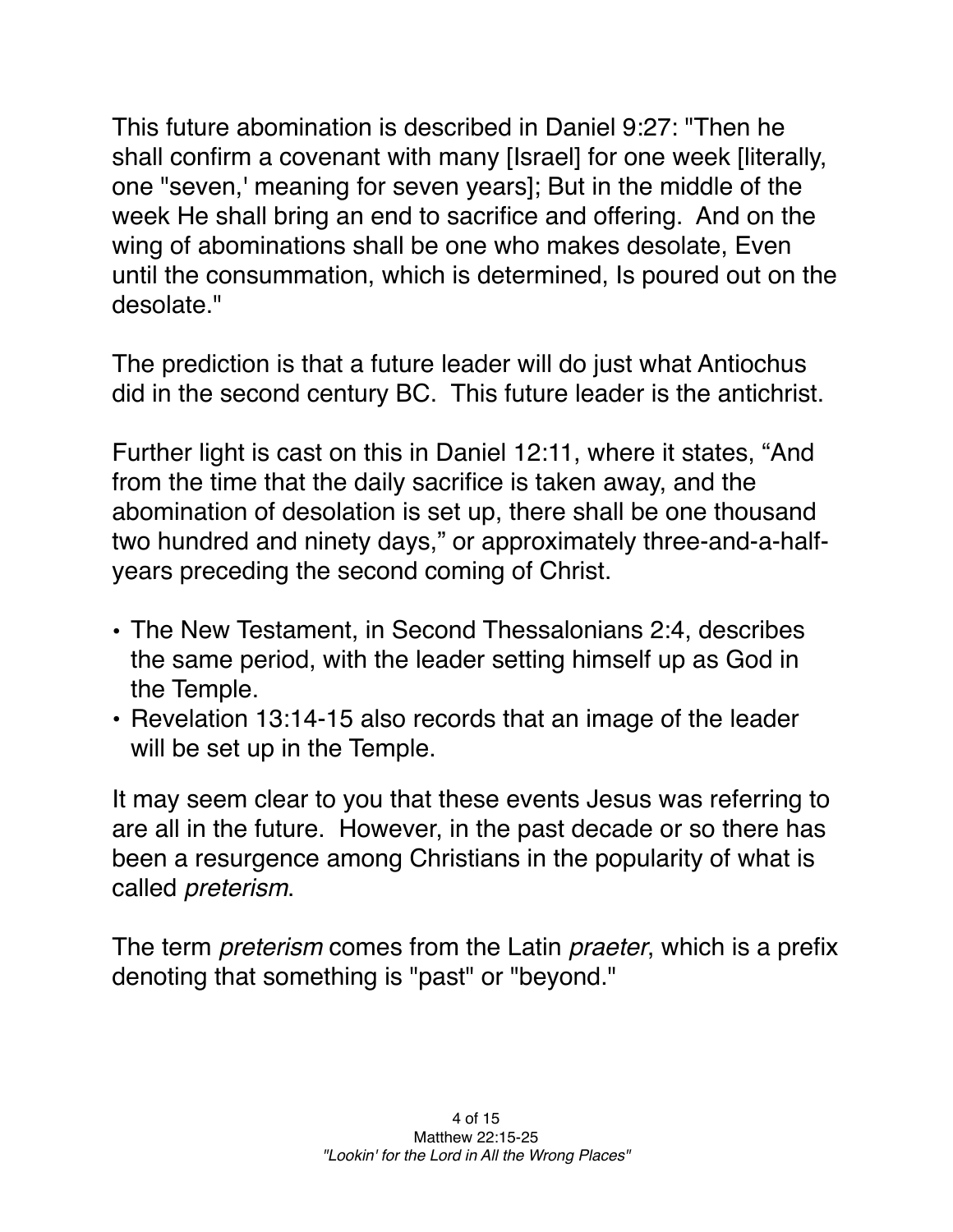The preterist view of the end times is based on a symbolic view of the Book of Revelation that holds most of its prophecies have already been fulfilled, with the exception of the Second Coming of Jesus and the resurrection of the dead to either everlasting life or everlasting damnation.

Of particular importance to preterists is the argument that the end time prophecies of Revelation were fulfilled in 70AD when Jerusalem was destroyed by the Romans. That, they say, was "the abomination of desolation."

Preterists you may recognize and read include R.C. Sproul and Hank Hannegraaf.

You will see throughout Jesus' discussion of end times events that He was looking past the destruction of the Temple and of Jerusalem in 70AD to a literal Great Tribulation.

Look closely at these events. None of the things He spoke of in Matthew twenty-four happened in 70AD, starting with the fact that no image was set up by a leader desecrating the Temple.

Speaking to the generation that would be alive at the time, Jesus said they would be able to "see" this event and recognize it because it was described in detail in the Bible.

If we don't "see" it in history, then it hasn't happened, and is future.

Before we move on, to talk about what the folks in the Great Tribulation will see and recognize, let's talk about us.

What do *we* see?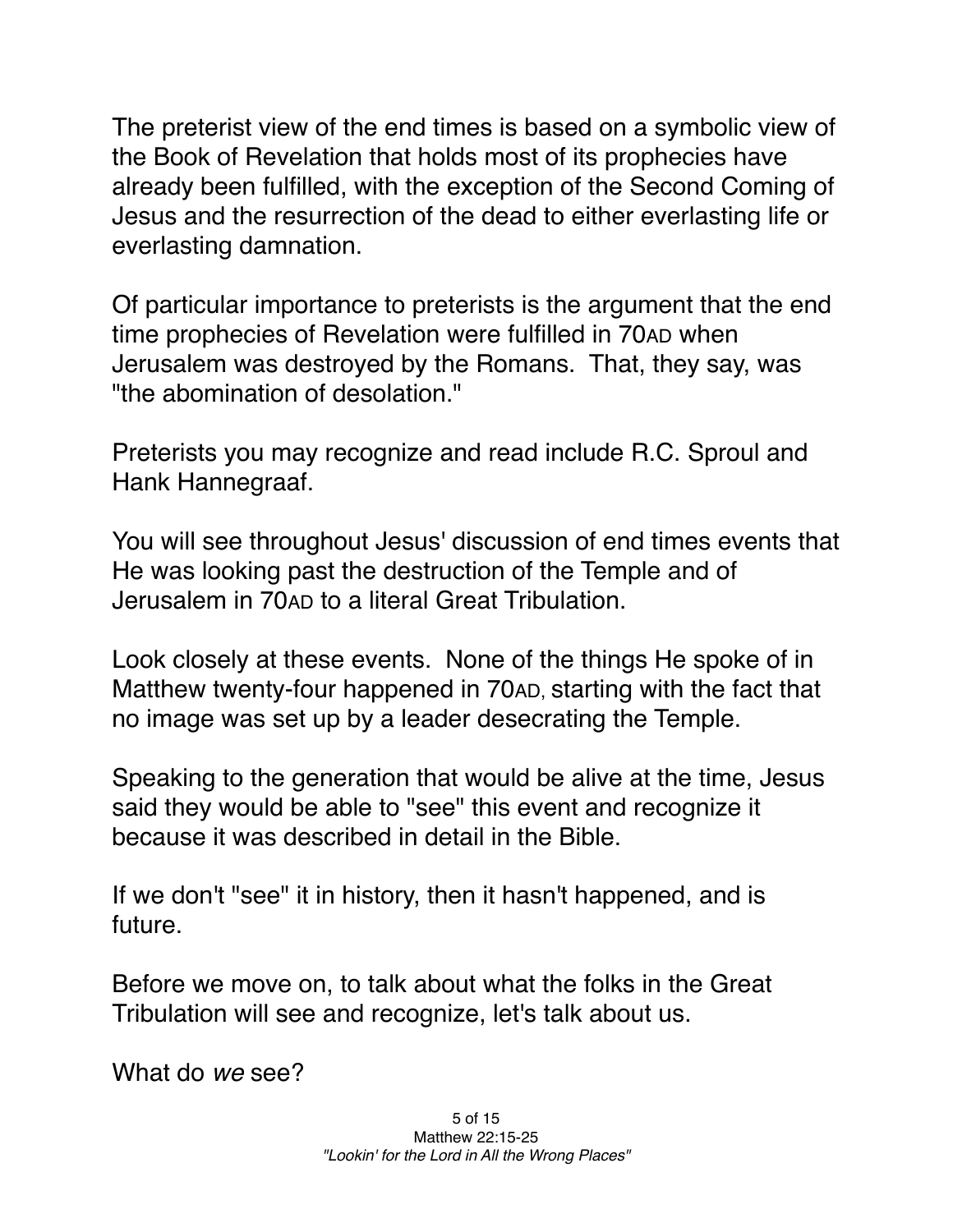Well, on a prophetic level, we see quite a bit. We see Israel, a nation again in her promised land, and that is a direct, literal fulfillment of many centuries old Bible prophecies.

We see a lot of other things, which we bring to your attention weekly in our *It Might Be Today* prophecy updates.

Here is something to bear in mind. In light of what we see, the apostle Peter asks us, "What manner of persons ought you to be in holy conduct and godliness, looking for and hastening the coming of the day of God...? (Second Peter 3:11-12).

We should be pursuing God above all else so our lives can be used by God to make a difference with the Gospel.

Every now and again there's a story about something tragic happening to someone while bystanders, well, stand by and do nothing.

We know too much about what is happening in the world, and what is going to happen, to be spiritual bystanders.

Peter said we were to be "looking for the day of God." The Lord wants us to see His coming for us, by faith, and live our lives accordingly.

What are you enduring today? What light affliction is assailing you; or what trial or trouble? The Lord is coming to take you home. Your departure is booked; your destination is being prepared. You're almost there, so don't grow weary in well-doing.

Finish well.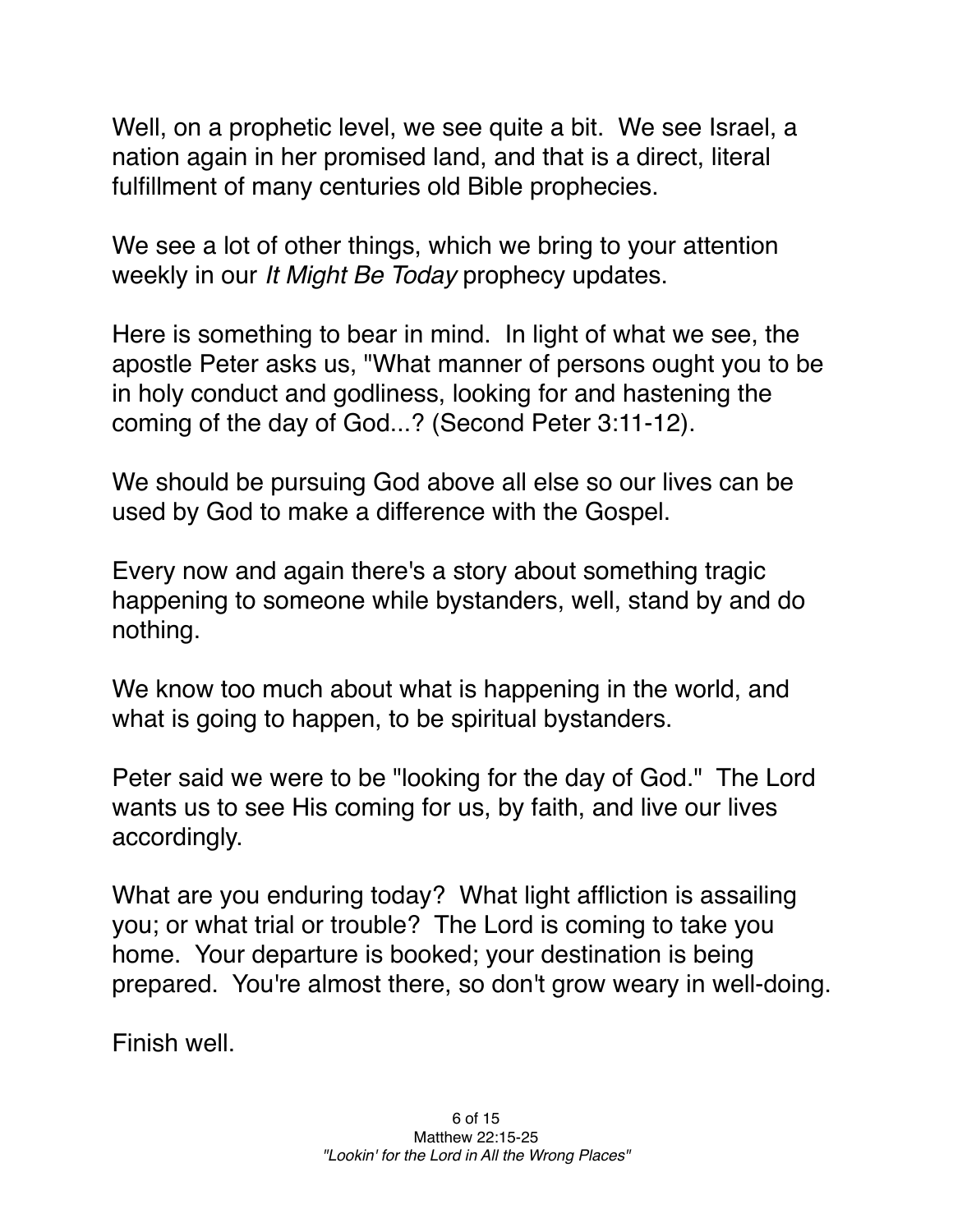#2 Listen Carefully To What The Lord Is Saying To You (v16-25)

The "abomination" Jesus predicted has not yet occurred. It's coming, in the future, in the middle of a week of years (according to Daniel).

A week of years is seven years. Three and one-half years is the mid-point.

Jesus was talking about the seven year Tribulation. In verses four through fourteen He described general characteristics of the time after His ascension into Heaven that go right into the first half of the Tribulation. At the mid-point, three and one-half years into it, the man we know as the antichrist will do what Antiochus did centuries ago, and more.

When that happens, if you are a Jew living in Israel, what follows is your survival strategy.

Mat 24:16 "then let those who are in Judea flee to the mountains. Mat 24:17 Let him who is on the housetop not go down to take anything out of his house.

Mat 24:18 And let him who is in the field not go back to get his clothes.

Mat 24:19 But woe to those who are pregnant and to those who are nursing babies in those days!

Mat 24:20 And pray that your flight may not be in winter or on the Sabbath.

First, please notice that Jesus was warning Jews in Jerusalem. This is a specific command to a specific group of people about a specific future event.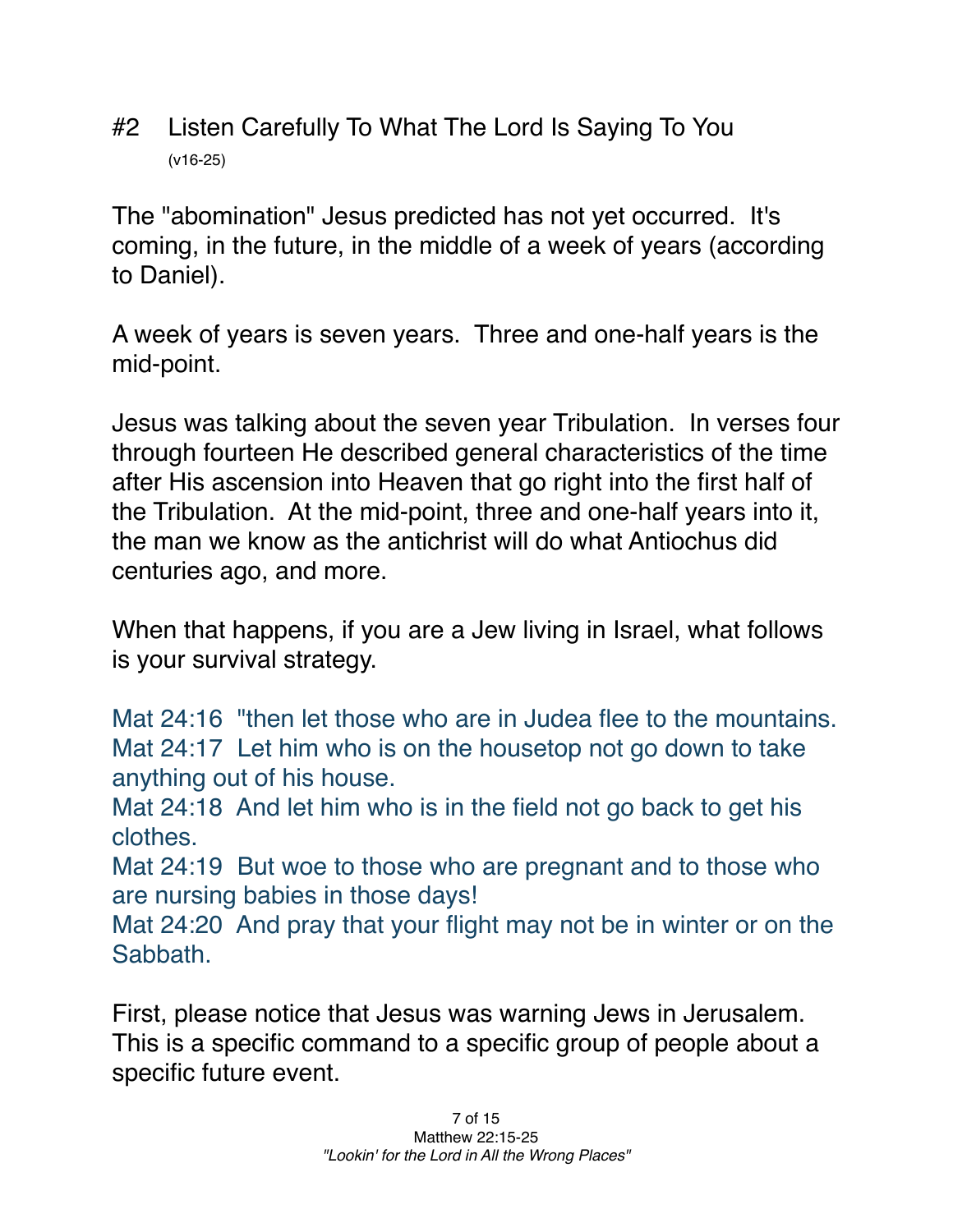The mention of being on the housetop or field suggests urgency. Just run for it with whatever clothes you have.

Women who are pregnant, or with infants, are going to want to grab provisions. *Don't.* Just run.

Winter and the Sabbath highlight potential difficulties to those refugees fleeing. Regarding the Sabbath, Jews are forbidden, by their traditions, to travel very far. Even today, in Israel, some ultra-Orthodox neighborhoods are barricaded on the Sabbath to prevent driving. In Jerusalem and some other Israeli cities with large Orthodox populations, public buses do not operate on the Sabbath.

It creates a dilemma, but they should do what the Lord says.

Why must Jews flee immediately? For one thing, the moment the Temple is desecrated, the antichrist will go from protecting Jews to persecuting them.

But another reason they must flee immediately is because God has promised to supernaturally protect them during their flight, and to provide for them in the wilderness for the next three and one-half years. It's not going too far to suggest that God's protection will only extend to those who go immediately. Those who tarry will find themselves caught.

In Micah 2:12 God said, "I will surely assemble all of you, O Jacob, I will surely gather the remnant of Israel; I will put them together like sheep of the fold, Like a flock in the midst of their pasture; They shall make a loud noise because of so many people."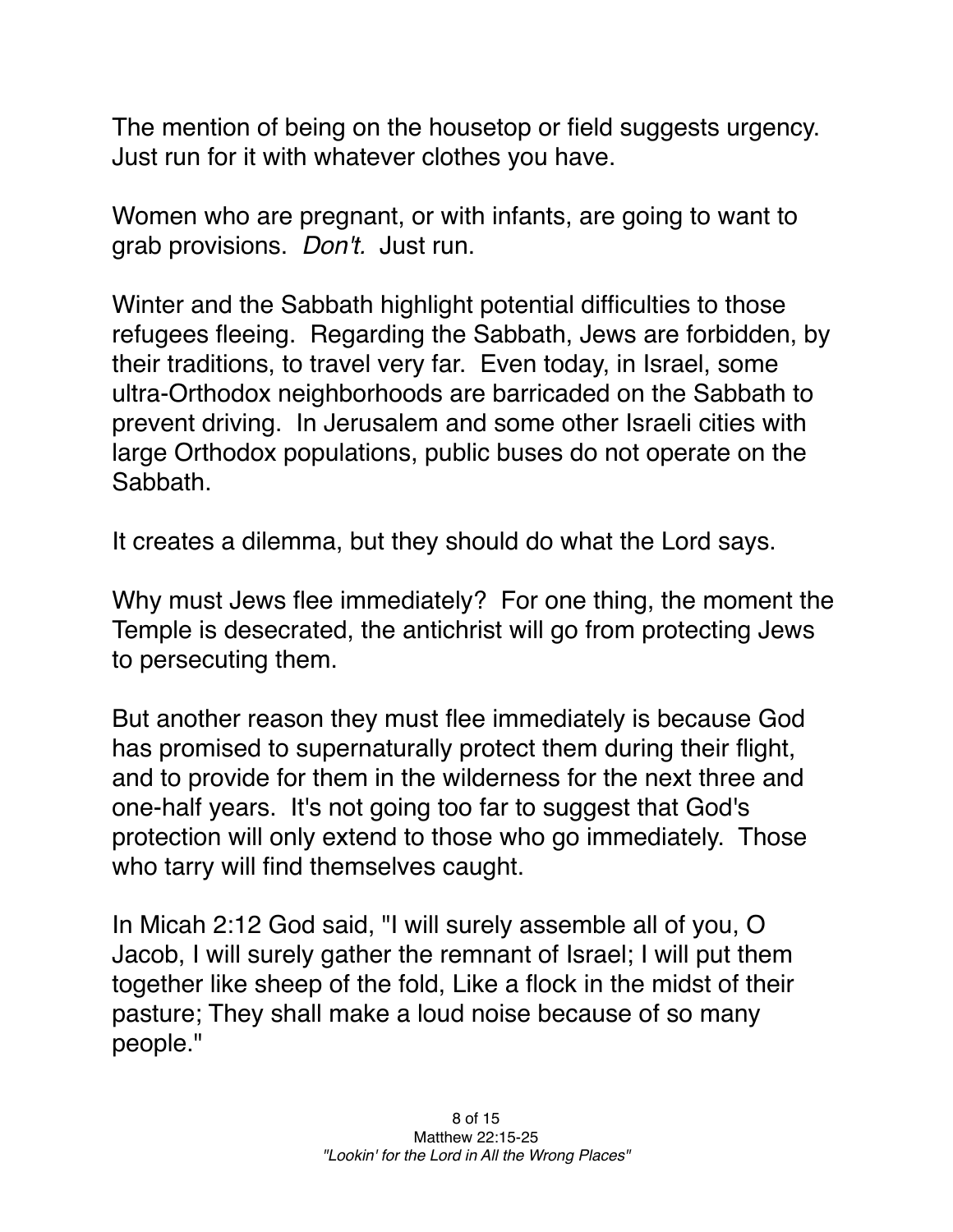Here is a more complete description of the Lord's protection - the same event as presented in Revelation 12:12-14, but from the perspective of Heaven, showing us that the devil is behind the antichrist.

Rev 12:12   Therefore rejoice, O heavens, and you who dwell in them! Woe to the inhabitants of the earth and the sea! For the devil has come down to you, having great wrath, because he knows that he has a short time."

Rev 12:13   Now when the dragon saw that he had been cast to the earth, he persecuted the woman who gave birth to the male Child [Israel, through whom was born Jesus]

Rev 12:14   But the woman was given two wings of a great eagle, that she might fly into the wilderness to her place, where she is nourished for a time and times and half a time [three and one-half years], from the presence of the serpent.

The Bible further indicates that it is to Bozrah that the Jews will flee to be protected (Jeremiah 49; Isaiah 63). Bozrah is a region in southwest Jordan where the ancient fortress of Petra is located.

If you read about Petra, you'll see it is easy to defend, because it is only accessible through what is called the *Siq*, a very narrow opening in the natural rock.

Of course, Satan is not thwarted by a narrow doorway. God will supernaturally protect His people in the wilderness.

By the way, regarding preterism, in 70AD there was no flight by the Jews into the wilderness where they would be nurtured by The Lord for three and one-half years. **This is all future prophecy.**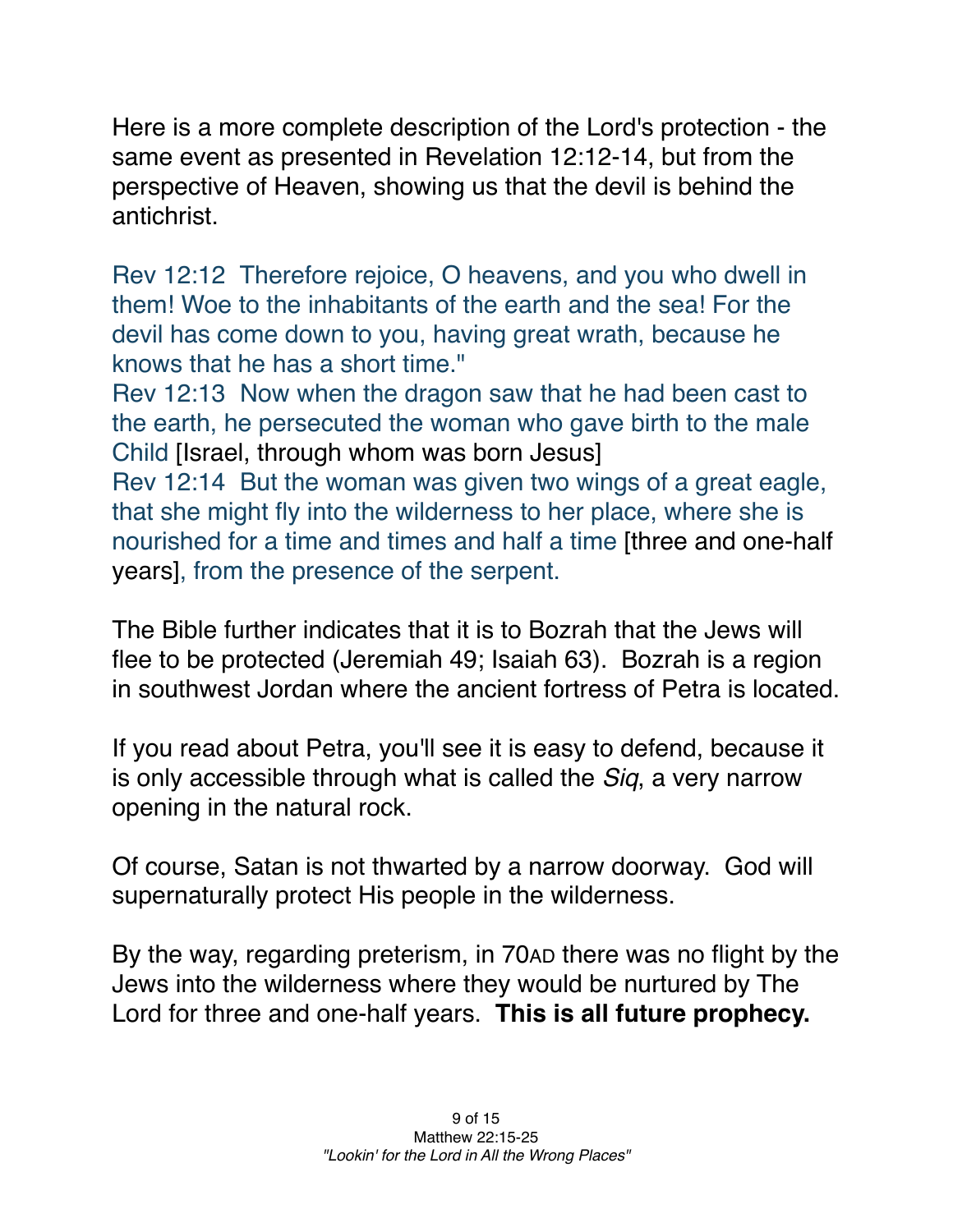Mat 24:21 For then there will be great tribulation, such as has not been since the beginning of the world until this time, no, nor ever shall be.

If the Jews in Jerusalem do not immediately escape, they will be caught instead in a time of horrible, unprecedented tribulation upon the earth.

## J. Dwight Pentecost provides the following description of the use of the word "tribulation" in the Bible:

The term tribulation is used in several different ways... It is used in a non-technical... sense in reference to any time of suffering or testing into which one goes. It is [also] used in its technical... sense in reference to the whole period of the seven years of tribulation, as in Revelation 22:2 or Matthew 24:29. It is also used in reference to the last half of the seven year period, as in Matthew 24:21.

The Old Testament predicted a time of tribulation that Israel is destined to endure that will result in national repentance and receiving the Lord as their Messiah at His Second Coming. Jeremiah 30:7 refers to it as the time of Jacob's trouble.

It's probably best to refer to the seven years as the Tribulation, and the last three and one-half years as the Great Tribulation, because that is when it really amps up.

It is the period that is described in chapters six through eighteen of the Revelation.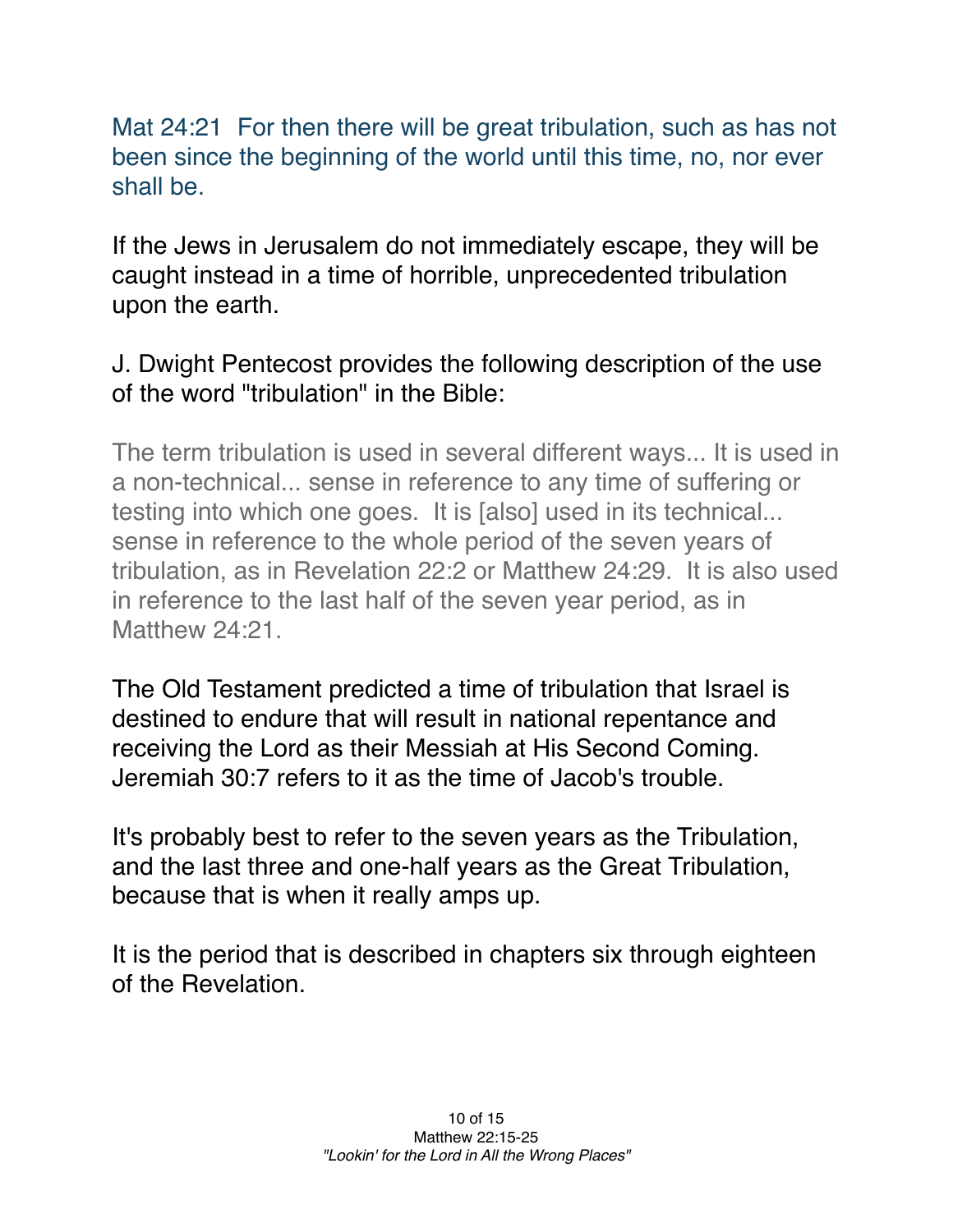Listen carefully to what Jesus said. No time in Jewish history including the Holocaust - fits the description of the Great Tribulation predicted by Jesus and described by John. It is future.

The preterist position - it's just wrong.

Mat 24:22   And unless those days were shortened, no flesh would be saved; but for the elect's sake those days will be shortened.

Wait - isn't the Great Tribulation three and one-half years long???

It is. The word for "shortened" means *cut off*. It's use here means that the Great Tribulation will go exactly as long as God has indicated, not one day more, then be cut off. If it could go beyond the borders God has set for it, all humanity would be destroyed.

Maybe a better word would be "limited." Those days will be limited to the three and one-half years that God has prescribed for them.

In the Revelation, Jesus sequentially opens seven seals on a scroll. The seventh seal starts a series of seven trumpets being blown. The seventh trumpet starts the pouring out upon the earth of seven bowls.

The fourth seal (6:7-8), predicts a fourth part of the earth perishing. In Revelation 9:13-21, the sixth trumpet refers to a third part of the world's population being killed. These are only part of the great catastrophes which fall one after another upon the world and which will climax in a great world war (16:12-16).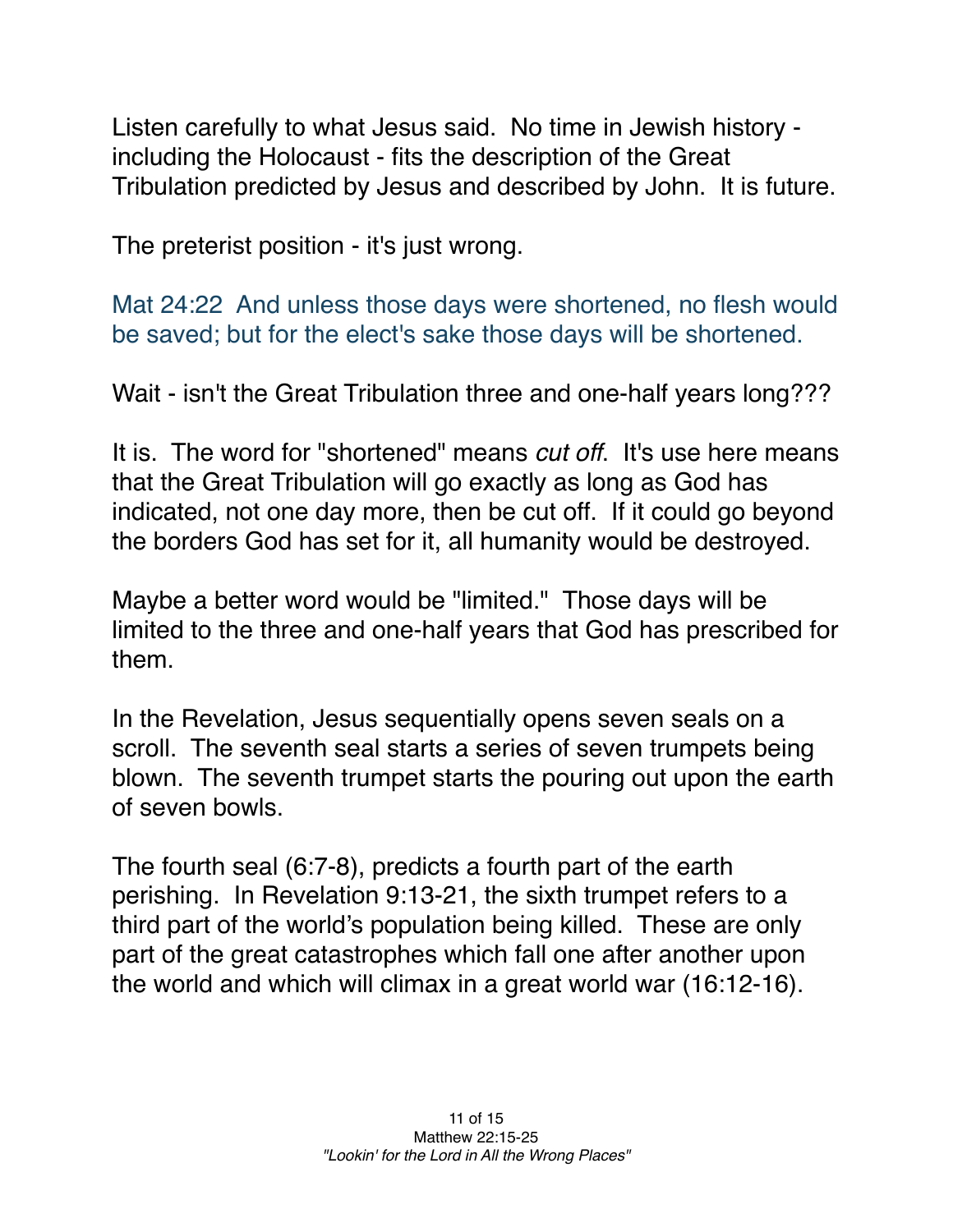The final judgment just before the second coming, described as the seventh bowl of the wrath of God, consists in a great earthquake, which destroys cities of the world, and a hailstorm, with hailstones weighing a talent, or as much as eighty pounds.

Putting all these Scriptures together, it indicates that the Great Tribulation will mark the death of hundreds of millions of people in a comparatively short period of time.

None of that has happened; but it will.

Who are the elect? Israel is the elect in this passage. They are God's elect nation. Israel, as a nation, is corporately elect.

Notice they are not saved, not born-again, at the time of their flight into the wilderness. Corporate election does not guarantee their salvation. Individual Jews still need to be saved by grace through faith in Jesus.

But when the Lord returns, all Israel **will** be saved.

Zec 12:8   In that day the LORD will defend the inhabitants of Jerusalem; the one who is feeble among them in that day shall be like David, and the house of David shall be like God, like the Angel of the LORD before them.

Zec 12:9   It shall be in that day that I will seek to destroy all the nations that come against Jerusalem.

Zec 12:10 "And I will pour on the house of David and on the inhabitants of Jerusalem the Spirit of grace and supplication; then they will look on Me whom they pierced. Yes, they will mourn for Him as one mourns for his only son, and grieve for Him as one grieves for a firstborn.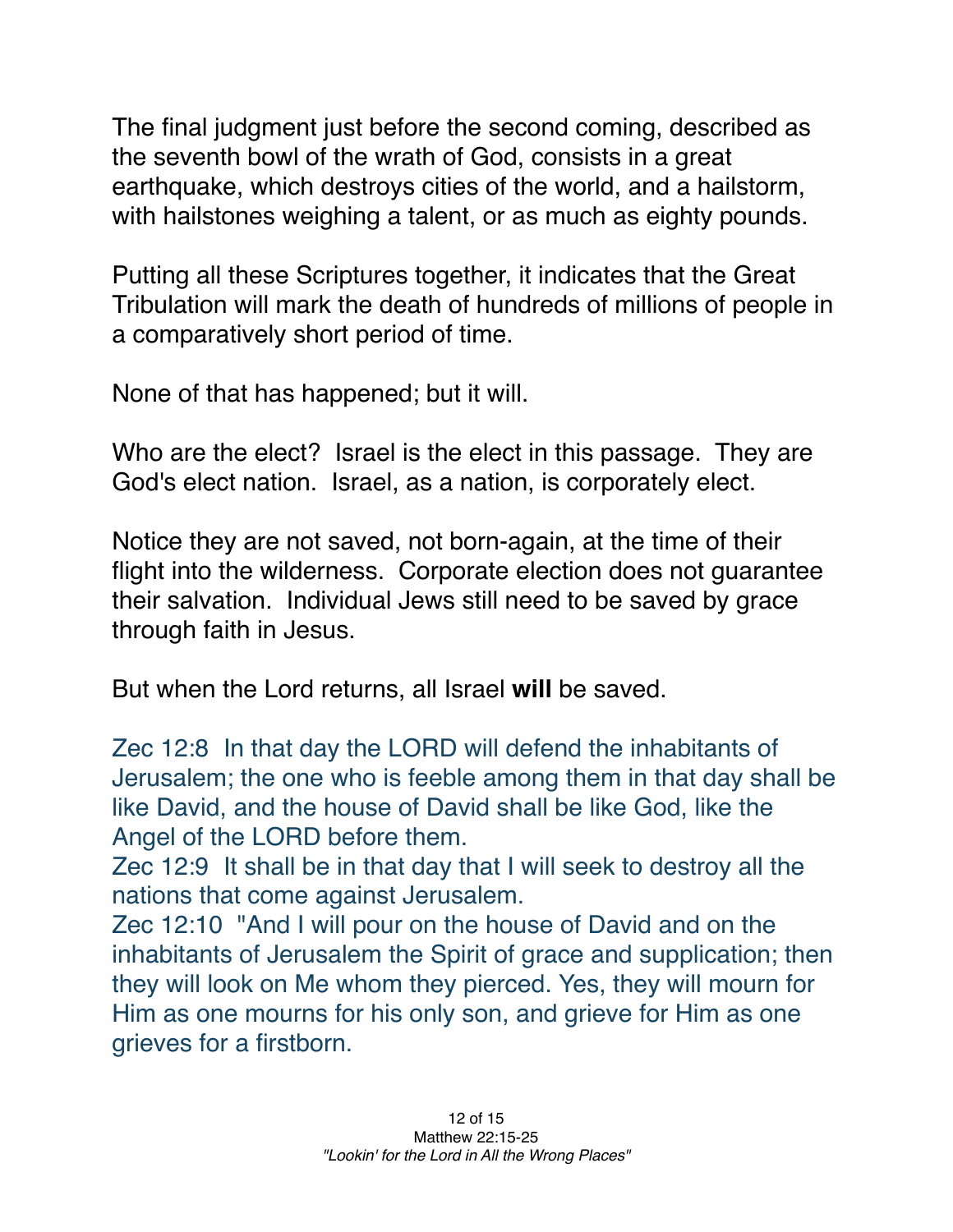The apostle Paul said as much, too; "all Israel will be saved" (Romans 11:26).

Mat 24:23 *"Then if anyone says to you, 'Look, here is the Christ!'* or 'There!' do not believe it.

Mat 24:24 For false christs and false prophets will rise and show great signs and wonders to deceive, if possible, even the elect. Mat 24:25   See, I have told you beforehand.

In the Revelation, we're told that the image of the antichrist set up in the Temple comes to life. "The image of the beast should both speak and cause as many as would not worship the image of the beast to be killed" (13:15).

There will be other deceiving miracles, signs and wonders; but the Lord has told the Jews beforehand to not be drawn out of their fortress.

The antichrist and the devil will try unsuccessfully to lure the elect Jews out from their fortress in order to destroy them.

Sadly, many people all over the world will be deceived, and be lost for eternity:

2Th 2:9   The coming of the lawless one is according to the working of Satan, with all power, signs, and lying wonders, 2Th 2:10   and with all unrighteous deception among those who perish, because they did not receive the love of the truth, that they might be saved.

2Th 2:11   And for this reason God will send them strong delusion, that they should believe the lie,

2Th 2:12   that they all may be condemned who did not believe the truth but had pleasure in unrighteousness.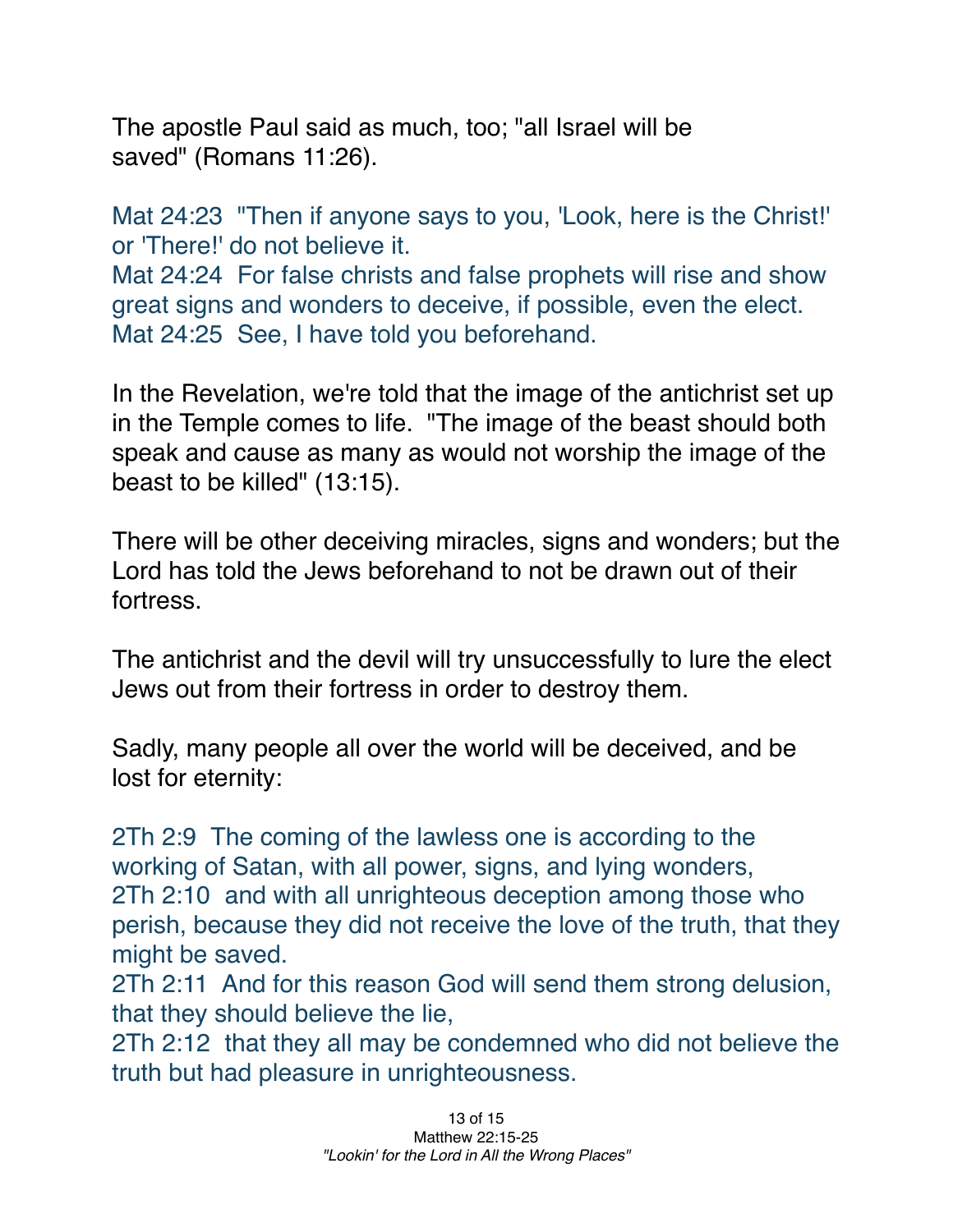Need I mention, there is no record of false christs or false prophets or signs or wonders in 70AD? You just cannot in any way say that these things have already been fulfilled.

There is scholarly debate on whether or not Satan can do a genuine miracle, even with God's permission. There are good men on both sides.

Whether they are genuine but-meant-for-evil miracles, or they are Houdini tricks, people will be led astray.

It will be important for the Jews who see the abomination of desolation to listen carefully to what Jesus said, and to follow His instruction to the letter.

It's no less important for us, today, to listen and obey. The Lord tells us much, in His Word, about how to live. All of it comes from the heart of a Father wanting what is best for His children.

Is there something that God is telling you, but that you are resisting?

Maybe He has asked you to do something; to go somewhere. It's time to obey.

Maybe He has been telling you something, but you won't receive it. It could be a reproof; but it might be something rewarding that you are having a hard time believing by faith on account of your current circumstances.

In our reflection this morning, look at what The Lord is showing you, and listen to what He is saying.